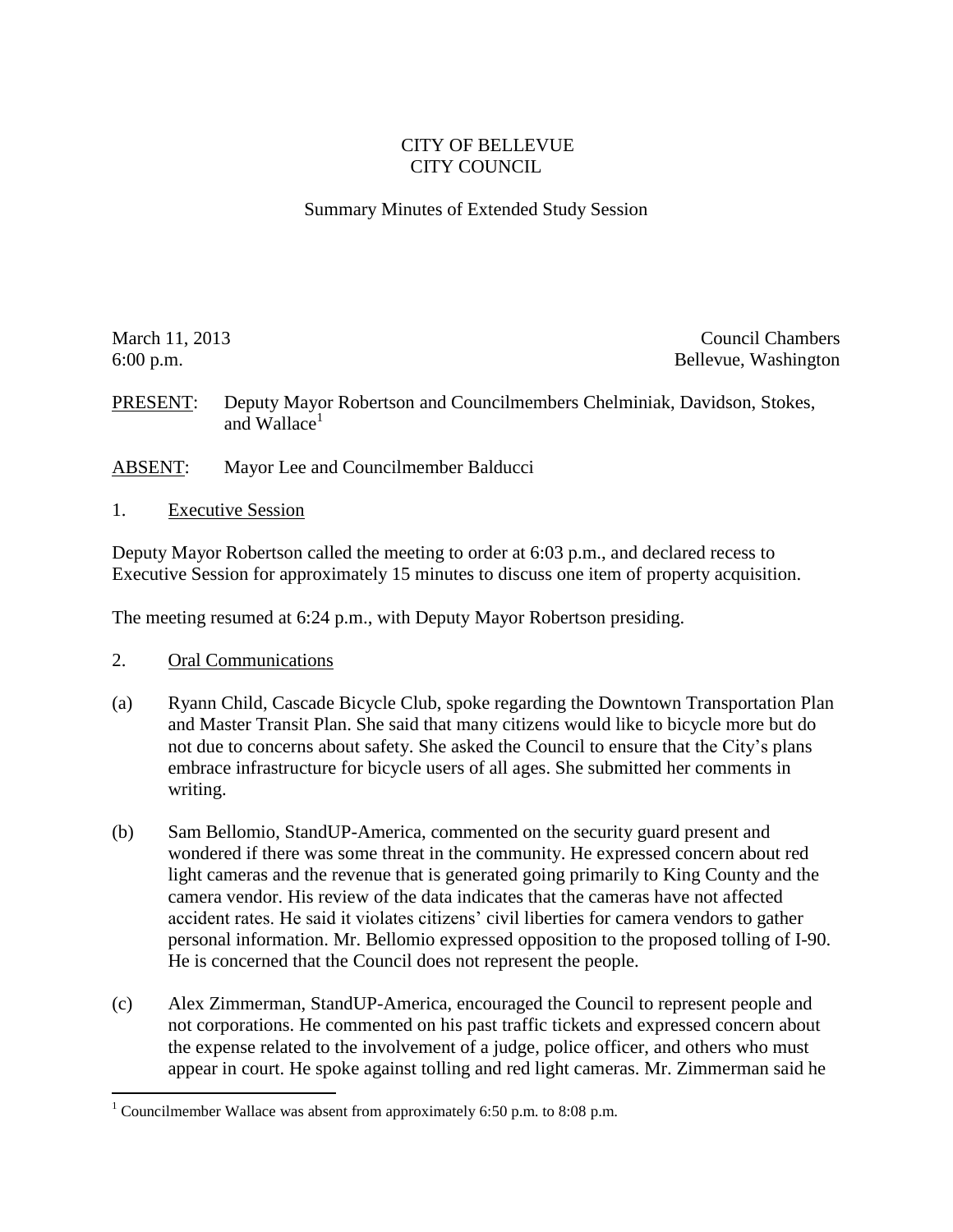is running for a seat on the King County Council, and Mr. Bellomio is running for the Seattle City Council.

Deputy Mayor Robertson said it is against the law to use this public forum to make a campaign speech.

- (d) Bergen Delisi, spoke in favor of the City's work on the Master Transit Plan. He said that he and a majority of his friends are disabled and rely on transit to get to work, medical appointments, school, shopping, and social activities. He asked the Council to remember that not all residents drive and citizens need options. He submitted his comments in writing.
- (e) Russ Clark, a commercial property owner on  $118<sup>th</sup>$  Avenue NE, expressed concern about the freedom that will be given to Sound Transit while they build the East Link light rail system. He expressed concern that the project might put local businesses out of business.
- (f) Joe Rosmann, Building a Better Bellevue, noted that representatives have appeared before the Council many times to share their concerns about the East Link light rail project. The organization continues to have two primary issues of concern: 1) property rights related to permitting authority, and 2) standards for this long-term project. He said some property owners will have no choice but to legally challenge Sound Transit's authority, and BBB is asking the City to clarify that issue. Mr. Rosmann said it is important to get the standards right for this long-term project.
- 3. Study Session
	- (a) Council Business and New Initiatives

Councilmember Davidson referred to the Sound Transit East Link permit issue. He questioned the reason for not denying permit applications until property ownership is obtained. He acknowledged that there might not be a significant difference between that and the Council's decision. However, he said the Council has not had a formal legal opinion on this issue. He would like to ask the City Manager to obtain one.

Responding to Deputy Mayor Robertson, Mr. Sarkozy confirmed that a request for staff work greater than eight hours requires a Council vote. He will get back to the Council about how long it might take to fulfill Dr. Davidson's request.

Councilmember Chelminiak observed that Dr. Davidson's request is a follow-up to legal action between Enatai residents and the Federal Transit Administration. He requested a briefing on the ruling in that case.

Councilmember Stokes said this topic has been discussed and he thought the Council had moved on from that. He supports the Council's decision on how permits will be handled as reflected in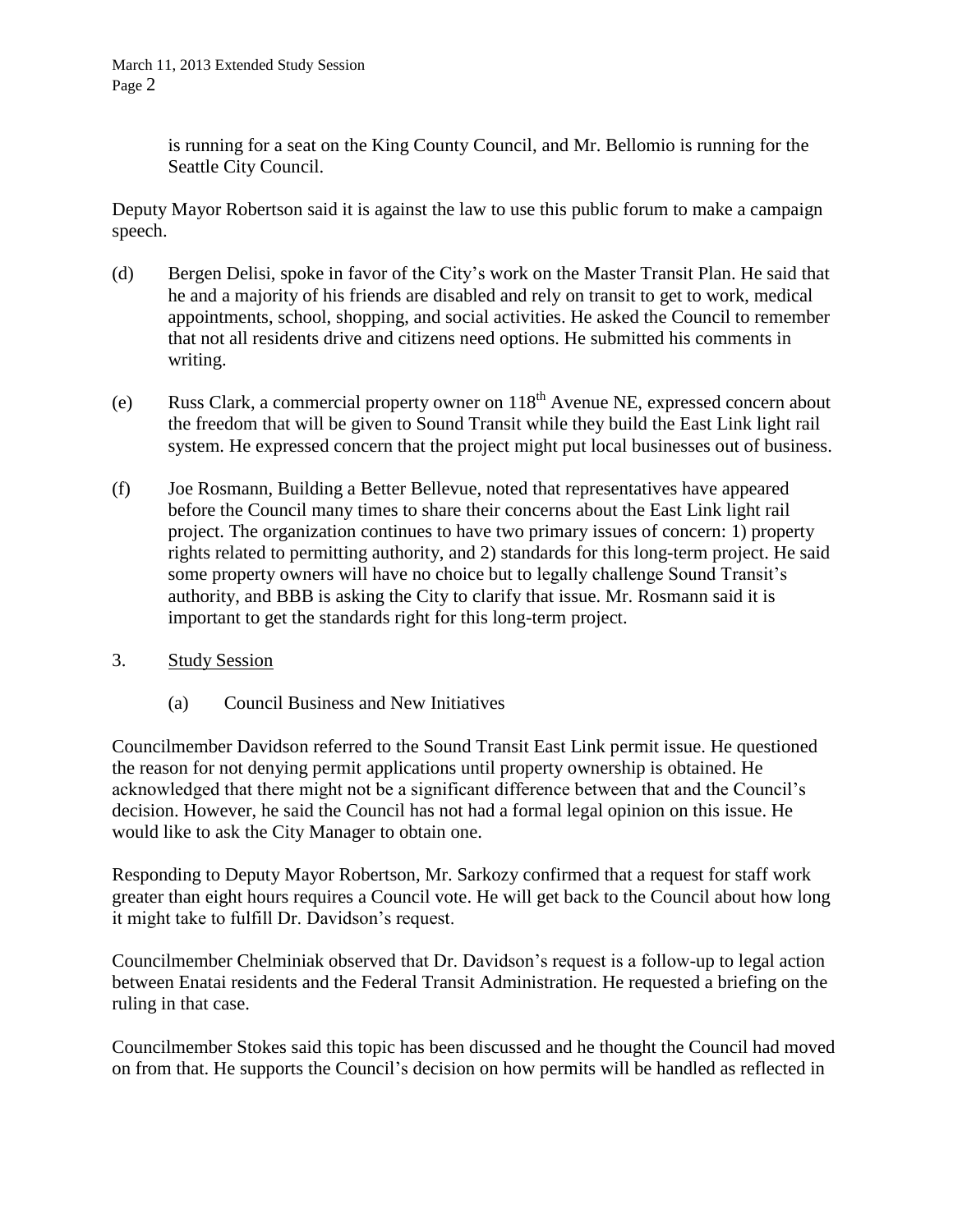the Light Rail Overlay Land Use Code Amendment. He observed that the decision was based in part on legal opinions and discussions internally and with Sound Transit.

Councilmember Wallace said his recollection was that Sound Transit cannot commence work until it has acquired the right-of-way. If the issue is about applying for a permit versus proceeding with work under a permit, he observed that this is splitting hairs. He noted that Sound Transit has indicated it intends to acquire property before either receiving a permit or commencing work.

Dr. Davidson acknowledged that there is not a great difference. However, he expressed concern about taking on legal liability by saying "conditioned on" rather than not giving the permit at all. He said that is his question.

Councilmember Wallace suggested that the legal question would be more appropriate for an Executive Session. Deputy Mayor Robertson concurred.

Dr. Davidson reiterated his concern that issuing the permit could be taking on liability.

Deputy Mayor Robertson said the City complies with permit processes and timelines required under RCW 36.70b. She would not recommend that the City hold permits and violate that chapter. If the City Attorney can answer the question in less than eight hours, that would be great. If not, however, she would like staff to let the Council know.

(b) Review of Construction Activities on West Lake Sammamish Parkway, 2013 Overlay, WSDOT I-405 Concrete Pavement Rehabilitation Project, and Coal Creek Parkway Culvert Replacement Project

City Manager Steve Sarkozy introduced discussion regarding current and near-term construction projects and the complexity of certain impacts.

Transportation Director Dave Berg said staff has worked hard in the design process to minimize construction impacts related to a number of projects.

Ron Kessack, Assistant Director of Transportation, reported that the West Lake Sammamish Parkway project will result in a southbound closure from March 19 to October 25. He explained that the work needs to be completed within one construction season due to the environmental sensitivity of the area. In addition to the roadway improvements, the project involves extensive stormwater runoff work to improve water quality before discharging into Lake Sammamish. Mr. Kessack noted that there are incentives for the contractor for early completion of the construction.

Mr. Kessack said public outreach regarding the detour route has involved the *Bellevue Reporter, It's Your City* newsletter, the City's web site, B-TV, Twitter, direct mailers, and on-site variable message signing.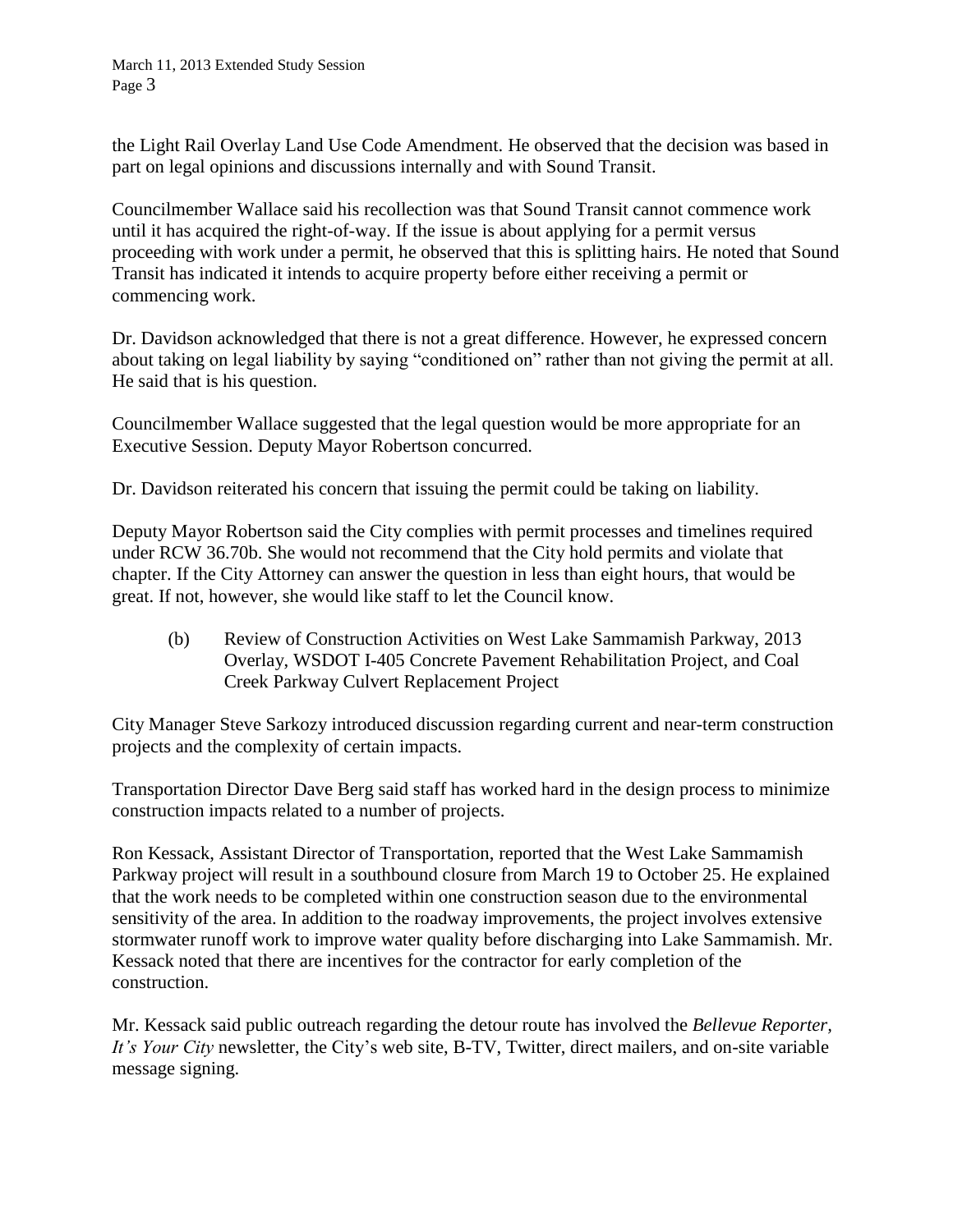Responding to Councilmember Davidson, Mr. Kessack said it is not possible to keep the parkway open to southbound local traffic. The project will involve replacing water alignments currently under the northbound lane.

Moving on, Mr. Kessack said the City will be completing an overlay in the Eastgate Way and I-90 interchange area. The overlay work will occur on weekends and at night to avoid further commute disruption while the West Lake Sammamish Parkway project is underway as well. Overlay work is also planned for the NE  $20<sup>th</sup>$  Street and Northup Way area.

[Councilmember Wallace left at approximately 6:50 p.m. with the expectation that he would return later.]

Mr. Kessack noted additional projects including overlays on Factoria Boulevard during the night, pavement repairs along 112<sup>th</sup> Avenue SE, 164<sup>th</sup> Avenue SE overlay, Lakemont Boulevard bridge deck resurfacing, and two northbound I-405 weekend closures by the Washington State Department of Transportation (WSDOT).

Regan Sidie described the Coal Creek Parkway Culvert Replacement and Bridge project led by the Utilities Department. The project between  $SE 60<sup>th</sup>$  Street and Forest Drive SE will provide a more natural stream bed which will allow fish passage. The project involves two Olympic pipelines (16-inch and 20-inch) and a 12-inch Puget Sound Energy (PSE) natural gas main. The bridge will be 39 feet wide and the trail will go under the bridge.

Mr. Sidie noted that this project also involves the Parks Department and the Transportation Department. Construction of Phase 1 will begin in May 2013 and continue until November. Phase 2 construction is slated for April to November 2014. During construction, there will be one lane operating in each direction. The City received a favorable bid of \$3.3 million; and the engineer's estimate was \$3.9 million.

Responding to Councilmember Davidson, Mr. Sidie described how the City's work will be coordinated with the Olympic pipelines and PSE gas line in terms of taking them off line and relocating and rebuilding them. He explained that the majority of work will be completed with the old culvert in place, and the new stream bed will then be put into place.

Responding to Councilmember Chelminiak, Mr. Sidie said the traffic volume on that stretch of road is 28,000 cars per day. Mr. Sidie commented on the importance of getting the word out so people can make alternate plans. The City will have at least six variable message signs on Coal Creek Parkway and nearby before the project begins. Councilmember Chelminiak concurred with the importance of public information outreach on the project and lane closures.

Councilmember Stokes expressed support for the project. Responding to Mr. Stokes, Mr. Sidie said the PSE gas line moves large volumes through the winter season. Even with the line closure, PSE will be able to provide sufficient natural gas during this lower usage period.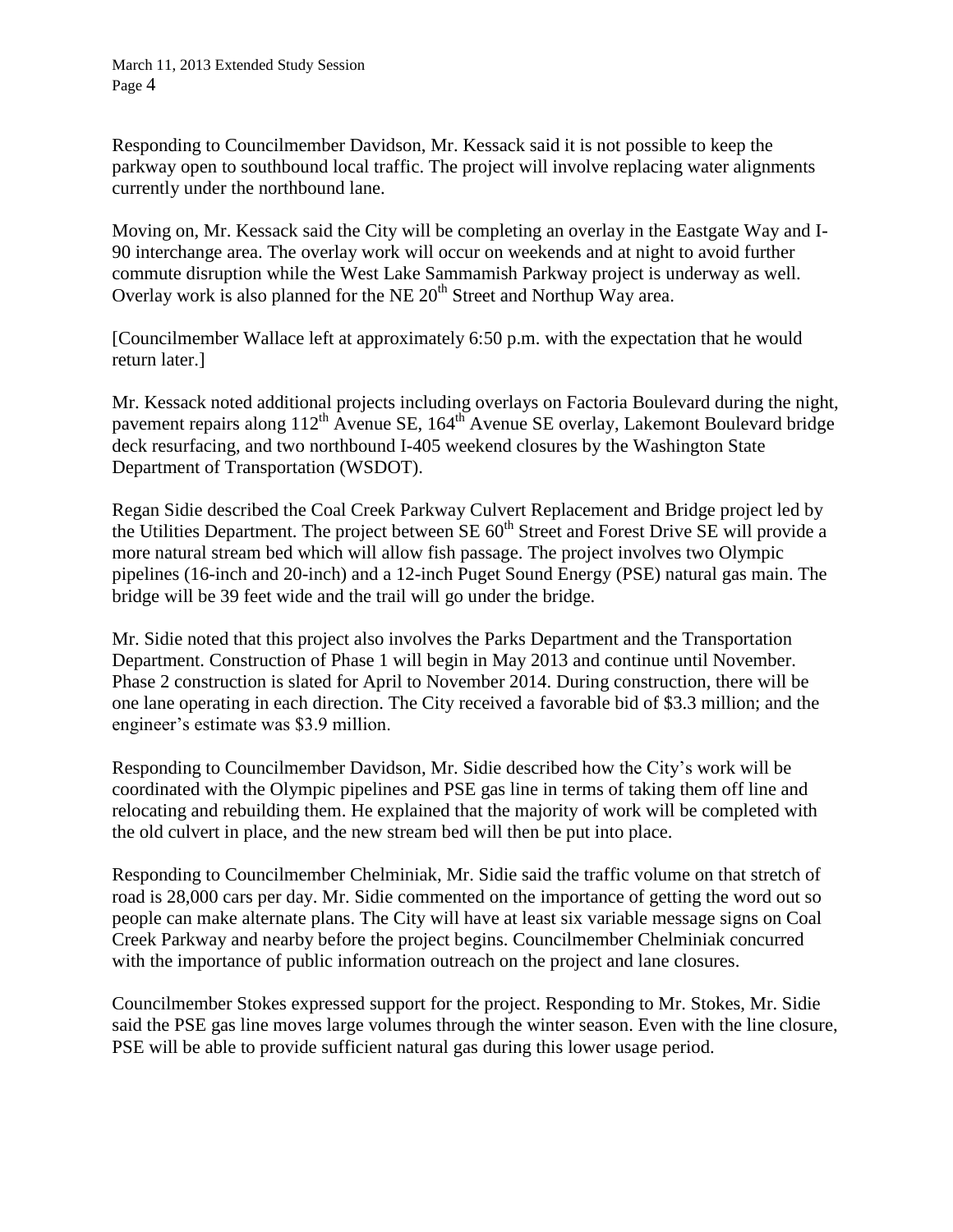Deputy Mayor Robertson suggested distributing one-page fact sheets to the neighborhoods affected by major projects. Some of the neighborhood associations have their own web sites for posting.

Ms. Robertson said she wants to be sure that the  $112<sup>th</sup>$  Avenue construction does not coincide with I-405 work. She is pleased to see the projects moving forward.

(c) Downtown Transportation Plan Update Status Report

City Manager Sarkozy opened discussion regarding the Downtown Transportation Plan Update. He recalled that the Update project was originally approved by the Council in mid-2012. He noted that the transportation plan is one of the foundational pieces for the Downtown Livability Initiative.

Transportation Director Berg said it has been approximately eight months since the last report to the Council on the Downtown Transportation Plan. Staff has been discussing the Plan with the Transportation Commission on a monthly basis, and work will continue through the year to link this work to the Downtown Livability Initiative work.

Kevin McDonald, Senior Planner, recalled that the project was initiated in 2011 with the idea of updating the 2004 Downtown Subarea Plan to the 2030 planning horizon. The update addresses employment and population growth, revised local and regional transportation system plans, new land use assumptions, progress on Downtown Subarea Plan projects, and trends in daily traffic volumes and trip generation rates.

Mr. McDonald noted previous Council direction to provide multimodal mobility within the Downtown, within the City as a whole, and within the region. He said the Transportation Department is working with the Department of Planning and Community Development (PCD) and the Development Services Department (DSD) on the Downtown Transportation Plan update.

Mr. McDonald noted that measures of effectiveness will help to prioritize and track projects within the areas of private vehicle occupant mobility, pedestrian mobility, bicycle mobility, transit rider mobility, and sustainability outcomes. He presented statistics on employment and population growth through the 2030 horizon.

Mr. McDonald described the Bellevue Kirkland Redmond (BKR) travel demand model and compared daily person trips and trips by specific travel modes in 2010 and 2030. He explained how walking trip projections are calculated and how these will increase the demand for adequate pedestrian facilities and amenities.

Responding to Councilmember Davidson, Mr. McDonald said the 2030 projections are based on actual data from 2010.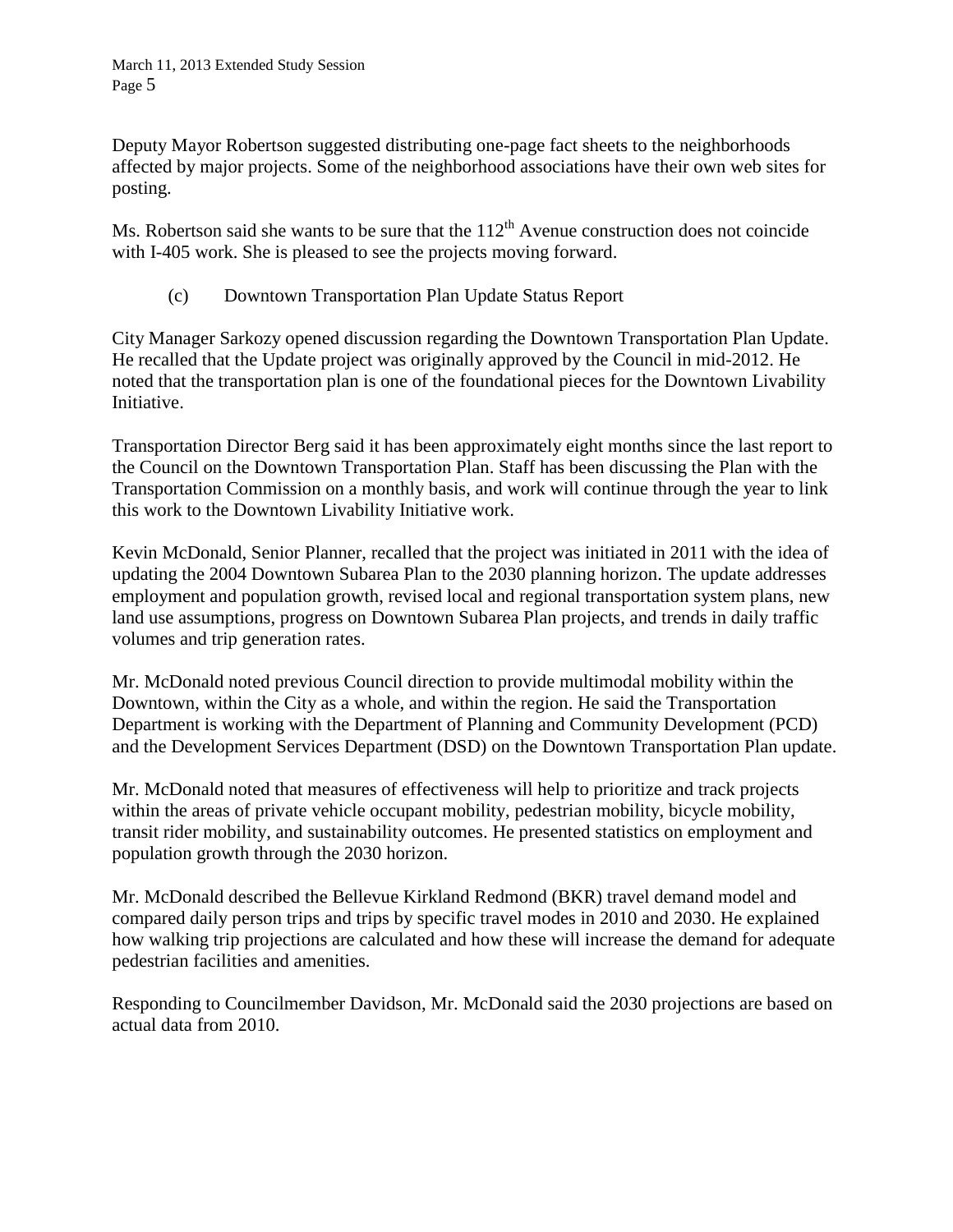Continuing, Mr. McDonald described the 2030 Baseline No Build scenario, which is comprised of projects identified in the Capital Investment Program (CIP) Plan for completion before 2030. These include key arterial extensions and freeway improvements on I-405.

The 2030 Build scenario includes projects that have been considered to some extent but are not fully developed in terms of design and funding. These relate to the I-405 interchange at SR 520 and  $124<sup>th</sup>$  Avenue NE and the NE  $15<sup>th</sup>$  Street project in the Bel-Red corridor.

Mr. McDonald described level of service (LOS) estimates for the 2030 Build and No Build scenarios. LOS is the ability of traffic to move through an intersection and the level of delay. The 2030 No Build scenario (currently identified CIP projects) in the Downtown is not gridlock, but the 2030 Build scenario would improve Downtown traffic flow.

Mr. McDonald said that major roadway capacity projects beyond the 2030 Build scenario are not needed within Downtown Bellevue to accommodate 2030 projected growth. Other measures, such as adaptive signal technology, can continue to improve traffic flow as well.

Responding to Dr. Davidson, Mr. McDonald said light rail service is embedded in the travel demand modeling and LOS projections.

Mr. McDonald commented on Downtown bicycle and pedestrian mobility. A group of individuals, including Councilmember Chelminiak, rode bikes around the Downtown to gain a sense of how it was to get around and to interface with buses. Staff and the Transportation Commission have identified preliminary recommendations regarding wayfinding, on-street facilities (e.g., sharrows for bicycles), public off-street facilities, and private off-street facilities. The City would like to encourage private developers to include bike facilities with their buildings.

Mr. McDonald described issues related to pedestrian mobility and the study of crosswalks, sidewalks, mid-block crossings, and through-block connections. Staff took a walking field trip with Downtown residents to see how well these features work and to identify improvements. Mr. McDonald described and displayed examples of enhanced and exceptional sidewalk and crosswalk features (e.g., wider sidewalks, distinctive paving, curb bump-outs to shorten the walking distance at crosswalks).

Mr. McDonald said staff proposes that recommendations for sidewalk dimensional standards and urban design components (e.g., benches, sidewalk textures, weather protection) be referred to the Downtown Livability Initiative, because these fall within the jurisdiction of the Land Use Code.

Mr. McDonald described the ideal components of through-block connections, including standard public access wayfinding, commonly recognizable paving material, and universal accessibility.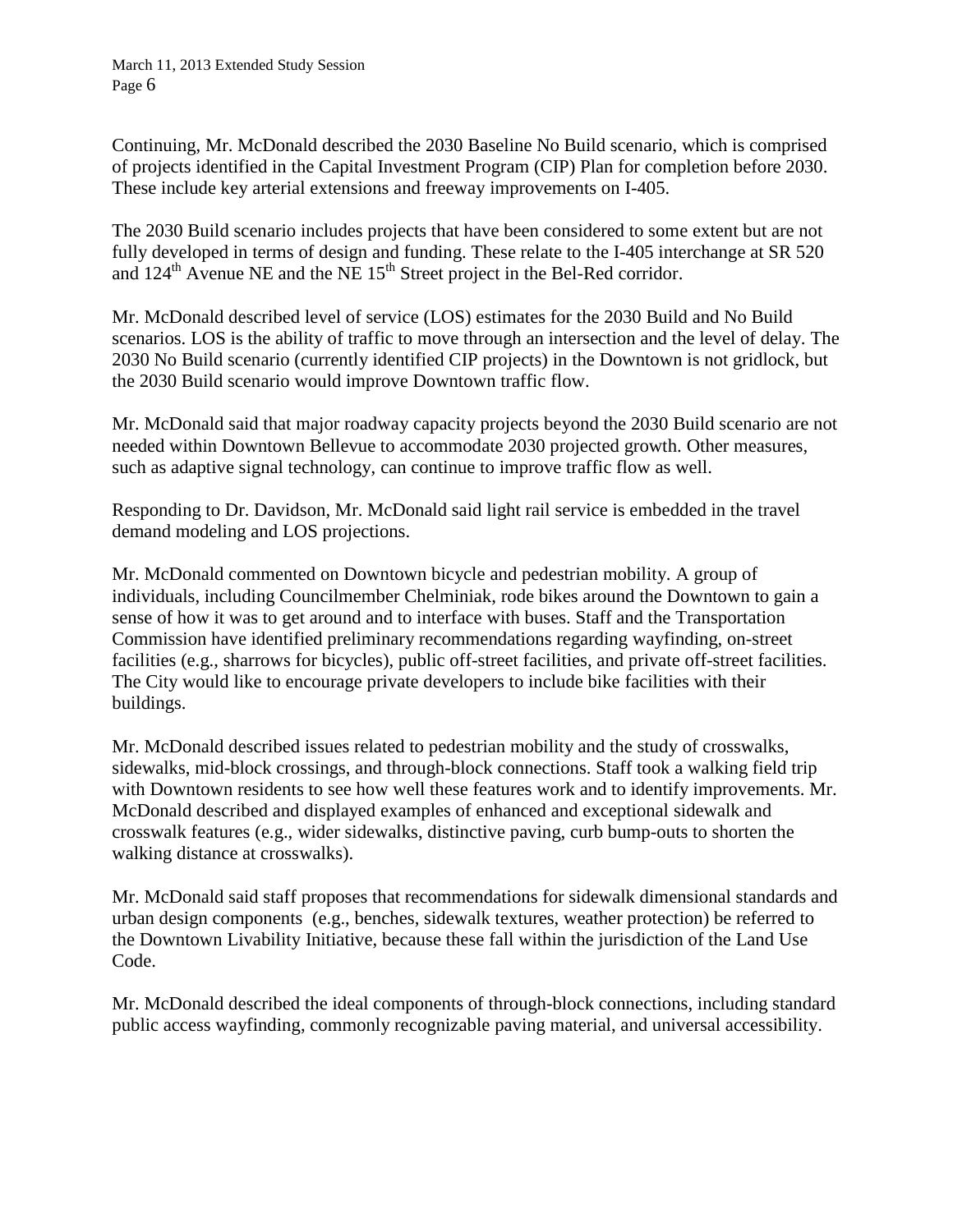Deputy Mayor Robertson commented on the importance of designing for public safety as well as the feeling for users that the walkways are safe areas. Mr. McDonald noted an example of a welldesigned, open, and adequately lighted facility.

Mr. McDonald described increased transit ridership in the Downtown and projections for 2030. He noted that traffic volumes have not increased significantly; however, pedestrian activity and higher vehicle occupancy have increased.

He defined the concept of the frequent transit network in Downtown Bellevue which is 15 minute or better transit frequency over 18-20 hours daily. He noted that approximately 86.4 percent of Downtown residents and employees were within a reasonable walking distance of the frequent transit network in 2010. An estimated 97 percent will be living and/or working within a reasonable walking distance of this network, including light rail, in 2030.

Mr. McDonald described Priority 1 and Priority 2 transit corridors and intersection treatments, which are scheduled to be discussed by the Transportation Commission on March 14 and May 11. The objective is to identify ways for buses to be faster and more reliable as they move through Downtown Bellevue, which is anticipated to improve travel for autos and bicycles as well.

Mr. McDonald said the Plan update is studying ways to improve the efficiency of the Bellevue Transit Center, which handled 80 buses per hour during the evening peak period in 2010. In 2030, 125 buses are estimated per hour.

Responding to Councilmember Chelminiak, Mr. McDonald said the NE 2<sup>nd</sup> Street extension project is not reflected as a priority transit corridor because the City's project does not include funding for the I-405 freeway ramps. However, Main Street provides access to the light rail station and the 271 bus crosses I-405 using the Main Street overpass.

Responding to Councilmember Davidson, Mr. McDonald said the data does not get to the level of detail of identifying trips specifically for shopping. Dr. Davidson suggested that package delivery within the Downtown of shoppers' purchases could change the dynamics of transit usage for shopping.

Mr. McDonald said that one issue yet to be considered relates to freight mobility and taxi/package delivery pick up and drop off locations at businesses and residences in the Downtown.

Deputy Mayor Robertson recalled the recent Environmental Stewardship Initiative presentation to the Council, which described efforts among Downtown employers to increase transit usage.

Mr. McDonald said the Transportation Commission will review staff's ideas on March 14 and May 11 regarding transit priority corridors and transit stop typologies (i.e., local transit stop, primary transit stop, frequent transit/RapidRide stop, and Downtown Multimodal Center). A Bellevue Downtown Association (BDA) briefing is scheduled for March 13, and a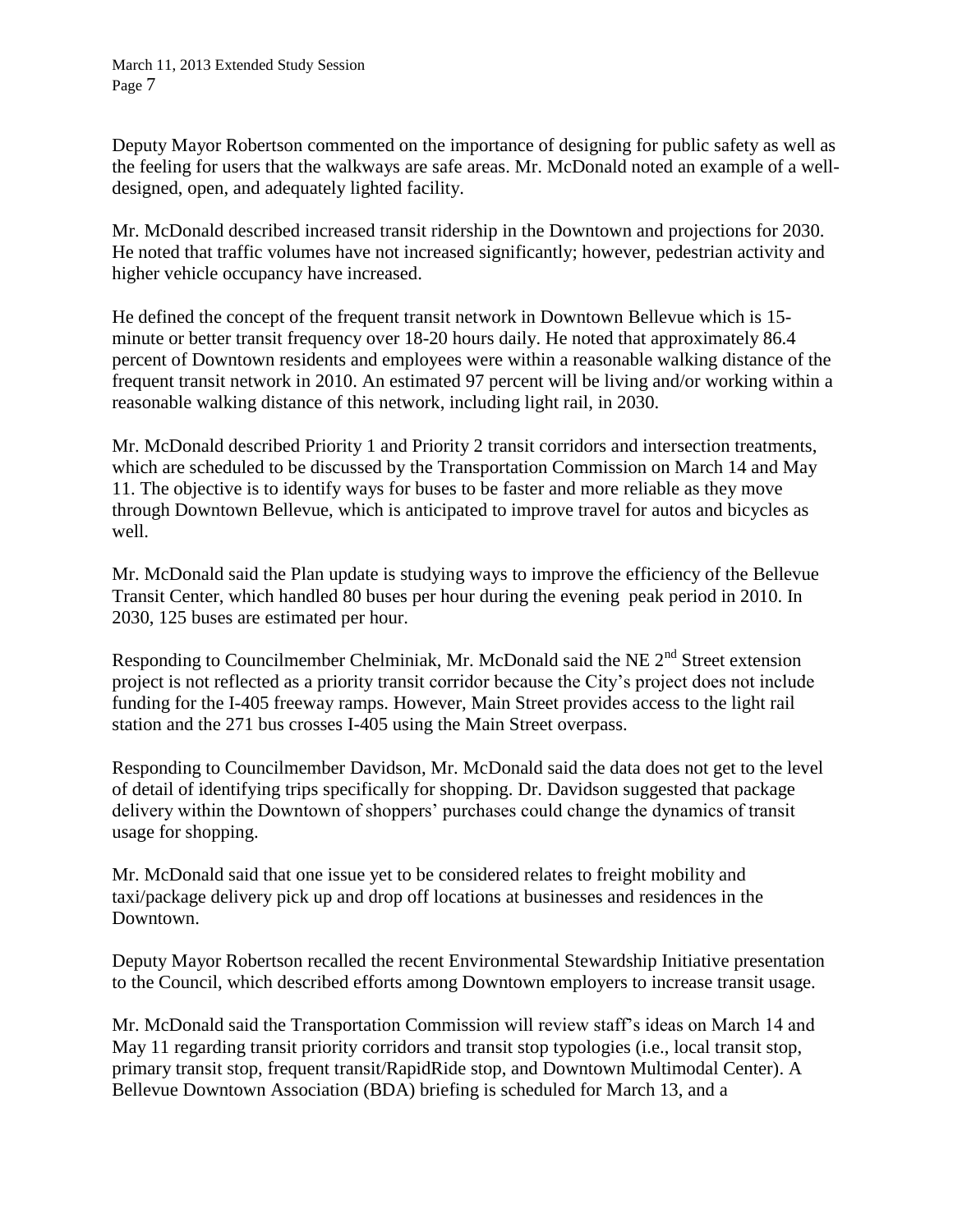SpringForward Transportation Expo is scheduled for April 24. The Transportation Commission will continue its work through the summer and the planning process will be integrated with the Downtown Livability Study process.

[Councilmember Wallace rejoined the meeting at 8:08 p.m.]

Councilmember Chelminiak questioned why the LOS gets worse at some locations and better at others under the Build scenario versus the No Build (currently planned projects) scenario.

Mr. McDonald said the model redistributes traffic based on certain expectations of what a driver is likely to do.

Mr. Berg said one example is the I-405 southbound braid and NE  $10<sup>th</sup>$  Street off-ramp project, which is not in the current CIP Plan or No Build scenario but will significantly redistribute traffic.

Councilmember Chelminiak questioned whether scramble/all walk intersections improve traffic mobility.

Bernard Van de Kamp, Assistant Director of Transportation, said they can have relatively significant effects on the system and intersections. He said staff has been contemplating a scramble outside City Hall at  $110^{th}$  Avenue NE and NE  $6^{th}$  Street, especially with the implementation of light rail.

Responding to Deputy Mayor Robertson, Mr. McDonald said the Downtown Transportation Plan Update process is ultimately building a project list for future CIP projects. It will inform the update of the Downtown Livability Plan as well. In continued response, Mr. McDonald said the Transit Master Plan applies citywide and must mesh with the Downtown transit network. The Pedestrian/Bicycle plan is also citywide, and staff is working on refining the Downtown portion of that plan.

Responding to Councilmember Davidson, Mr. McDonald said the Transportation Commission is currently working through the issue of Downtown bus layover spaces and candidate locations. They have identified the need for approximately six to eight additional layover spaces in or around the Downtown to serve increases in transit ridership.

Councilmember Stokes thanked staff for the thorough presentation. He is pleased to see a coordinated and comprehensive effort to address Downtown issues - transportation, mobility, and overall livability. He said he commuted by bus for many years and he carried a number of packages as needed. He observed that others did as well and opined that riders become accustomed to doing so and still see the benefits of using transit.

Councilmember Chelminiak observed that residents in an urban environment tend to modify their habits when walking or busing, as opposed to driving a car, by matching their shopping to what they can reasonably carry. With regard to layover zones, he acknowledged that traffic can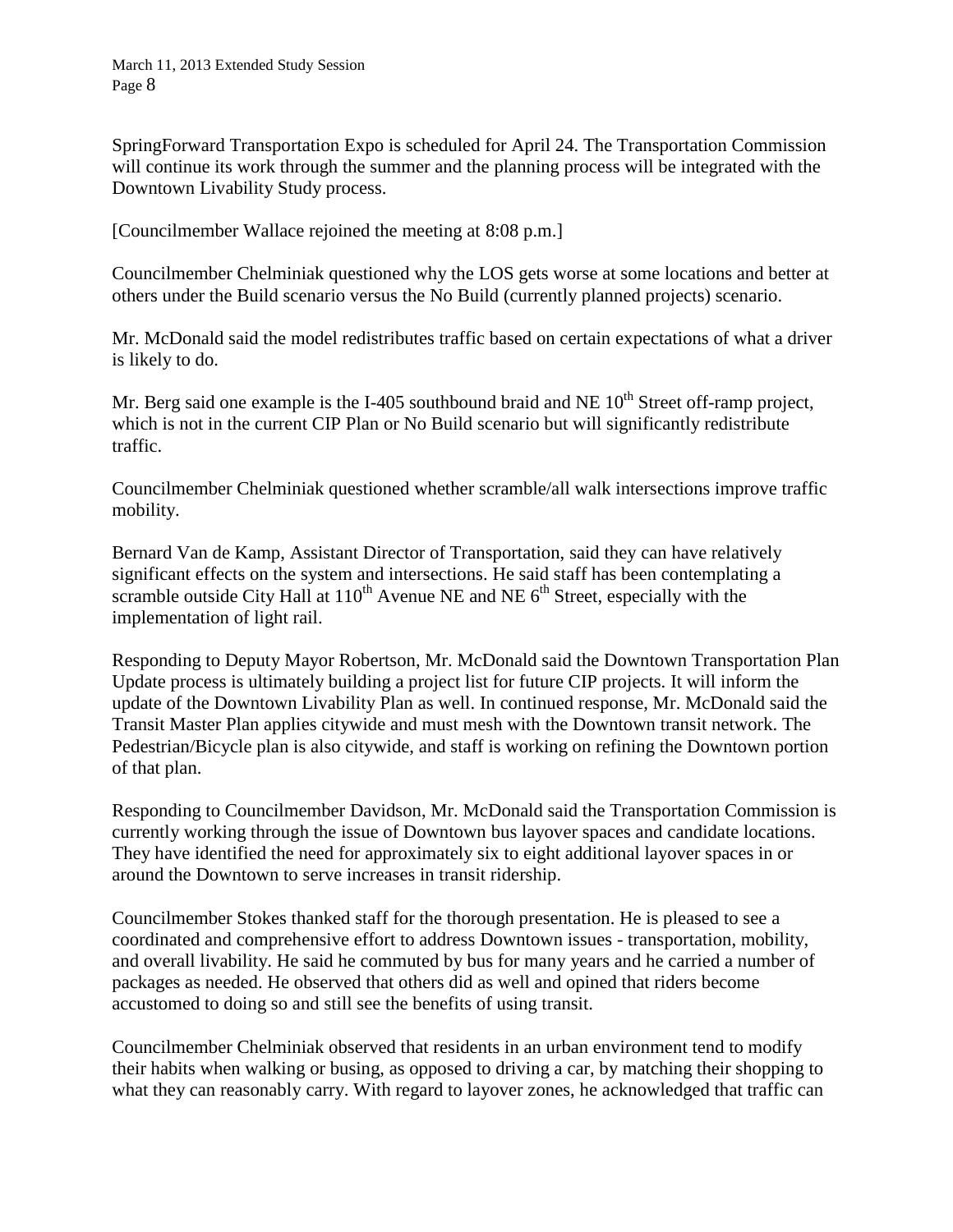get caught behind buses lined up in layover spaces. However, these local buses can be helpful by providing a short-distance connection to the Transit Center to catch another bus to a more distant destination. He suggested there might be a feasible strategy to identify some layover spaces that could be advantageous in this way.

Councilmember Wallace said he would like a table comparing the different travel modes in 2010, the 2030 No Build scenario, and the 2030 Build scenario. He expressed concern about the No Build scenario and commented that it highlights the need for the State's continued improvements to I-405. He observed that a delay of 104 seconds at NE  $8<sup>th</sup>$  Street and 112<sup>th</sup> Avenue NE is very much a concern.

Mr. Wallace said he would be interested in any data available on a scenario in which certain projects in the No Build scenario (current CIP projects) are not actually completed. Mr. Berg said staff has not completed modeling that considers that possible scenario.

Councilmember Wallace reiterated his concern about the need for I-405 improvements to be completed. Mr. Berg said the City works with the State to promote Bellevue's priorities. Mr. Wallace commented that the State takes in sales tax revenue of \$7 for every \$1 returned to the City.

Mr. Wallace referred to the spreadsheet on page 3-34 of the meeting packet and questioned the significance of the data from staff's perspective. He observed that, under the Build scenario, mobility improves on arterial corridors. However, 13 of 35 intersections experience reduced performance. Mr. Berg said staff will provide more details on that data during a future briefing.

Deputy Mayor Robertson thanked staff for their work and the presentation. She asked staff to thank the Transportation Commission as well.

At 8:30 p.m., Deputy Mayor Robertson declared a short break.

The meeting resumed at 8:41 p.m.

(d) Bellevue Transit Master Plan Status Report

Mr. Sarkozy opened staff's update on the Bellevue Transit Master Plan.

Bernard Van de Kamp, Assistant Director of Transportation, recalled a discussion last summer and Council's establishment of project principles to guide the update of the Transit Master Plan. He said a primary focus of tonight's agenda item would be market-driven strategies to be presented by a consultant, which will help to form the basis of the service element going forward.

Mr. Van de Kamp commented on the economic, environmental, community, individual and overall quality of life benefits related to transit. Transit ridership has grown significantly since the last update of the Transit Master Plan, most of which is in key activity centers (i.e.,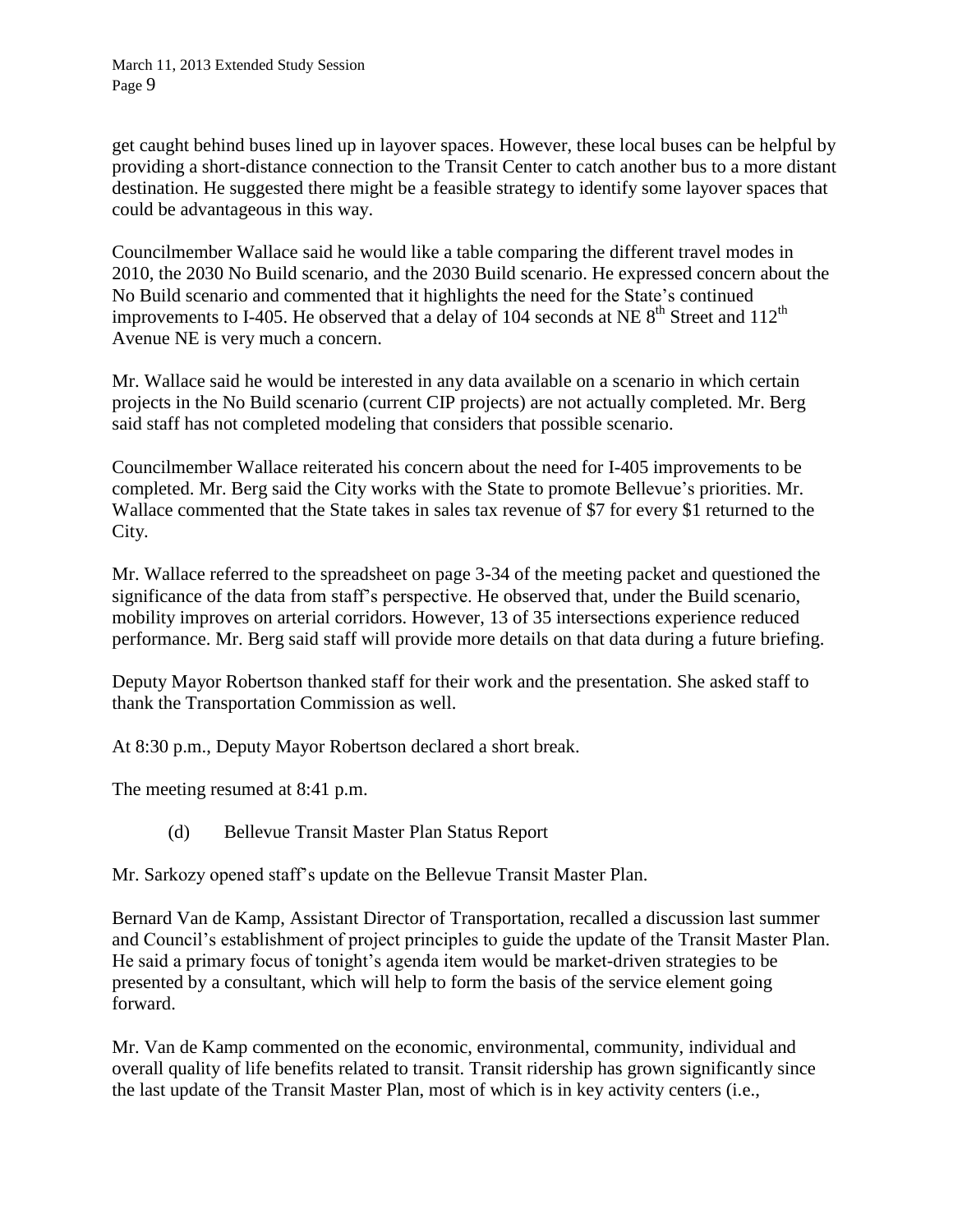Downtown, Eastgate, Factoria, and Crossroads). Similar ridership is anticipated as part of the redevelopment of the Bel-Red corridor as well.

Franz Loewenherz, Senior Planner, noted the three primary elements of the Transit Master Plan (TMP) scope of work: Service, Capital, and Policy. A TMP final report will be presented to the Council by the end of 2013, which will be used to inform the region's transit providers of Bellevue's priorities.

Mr. Loewenherz recalled Council's principle directing staff to engage community stakeholders in setting the priorities for transit delivery. He described the extensive outreach process involved with updating the Transit Master Plan including businesses, nonprofits, transit riders, former riders, non-riders, and Bellevue Boards and Commissions. The recurring message from the public is that transit is supported by the community as an important element for overall quality of life.

Mr. Loewenherz noted Council guiding principles to: 1) Support planned growth and development in Bellevue with a bold transit vision that encourages long-term ridership growth; 2) Develop measures of effectiveness to evaluate transit investments and to track plan progress; and 3) Determine where and how transit investments can deliver the greatest degree of mobility and access possible for all populations. He presented key figures on current and projected transit usage including both bus and light rail service. Mr. Loewenherz said that tonight's presentation focuses on the third principle of how transit investments can deliver the greatest degree of mobility and access.

Mr. Loewenherz said the outcome of this work is to arrive at a definition of Bellevue's transit vision and priorities and a refinement of Council's principles, including route level recommendations. The instability of bus funding complicates this task. He described three bus service funding scenarios – reduced funding, stable funding, and growing resources. He noted that this data refers to buses only and does not include additional light rail transit service.

Responding to Councilmember Wallace, Mr. Loewenherz said there are a number of ways for defining the service hours on the street with regard to buses. A platform hour includes both revenue service, or the amount of time the bus is picking up paying customers, as well as the amount of time involved in getting the bus to that first trip and back to the base. A platform hour is the total time of service for a given bus and is a good indicator for determining the appropriate future investment level.

Mr. Wallace questioned the criteria of ridership. Mr. Loewenherz said the planning tool kit is intended to define the parameters within which staff can develop the service vision. There is a great deal of financial uncertainty, and the consultant will describe the market-driven strategies applied to a number of scenarios.

Mr. Loewenherz moved to discuss the next Council principle: Incorporate other transit-related efforts, both bus and light rail, underway in Bellevue and within the region. Light rail will be accessed by walking, biking, shuttle bus and a number of methods. The Bellevue-Kirkland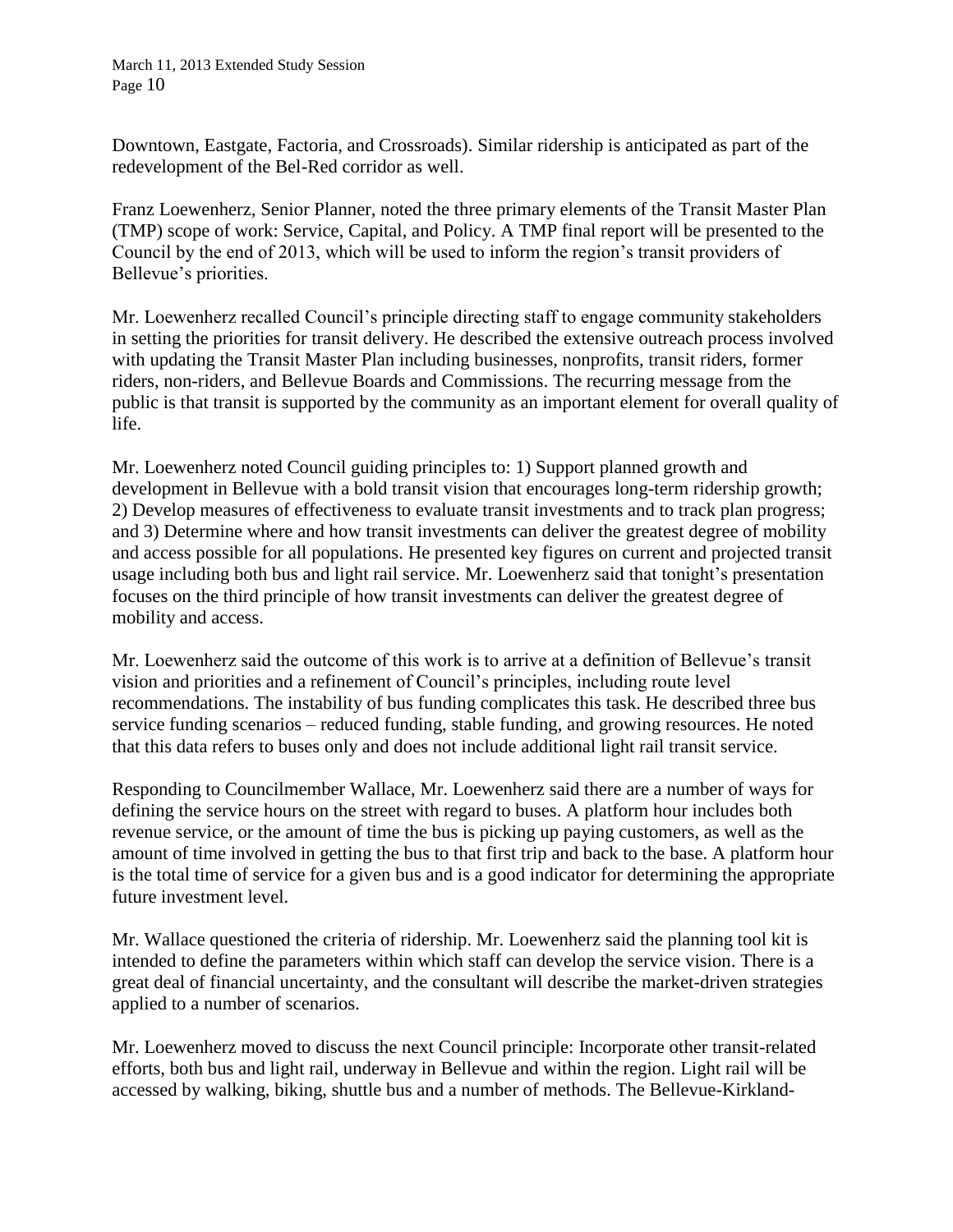Redmond travel demand model projects that 20 percent of all East Link usage will occur in conjunction with bus transfers. Mr. Loewenherz described a graph showing the influence of light rail service beginning in 2022, noting that Sound Transit's reduced funding scenario anticipates reducing bus service hours and reinvesting them in light rail service. The stable funding and growing resources scenarios envision that the resources replaced by East Link are available for redeployment to other regional bus service connecting to Bellevue.

Deputy Mayor Robertson observed that the graph indicates this might be a good area for policy making and lobbying.

Mr. Loewenherz concurred and noted that this relates to an additional Council principle to: Identify partnership opportunities to further extend transit service and infrastructure.

Mr. Loewenherz introduced Jarrett Walker, Principal Consultant of JWA, to provide a presentation on market-driven strategies to design a transit network. Mr. Loewenherz said that he and Mr. Walker facilitated a network design workshop involving Board and Commission members, regional elected officials, transit agencies, schools and businesses to gather input on how alternative courses of action might address the interests of the community. They also participated in a mapping exercise to identify where they would like service investments to be allocated.

Referring to Councilmember Wallace's earlier question, Mr. Walker clarified that the financial scenarios refer to measures of the quantity of the transit product. Platform hours track closely with actual operating costs.

Mr. Walker described the topics and priorities addressed by the workshop participants including peak service versus all-day service, avoiding transfers or facilitating/encouraging transfers, premium service versus abundant service, walking distance to transit, and the appropriate target percentage of the population that should be served. He commented on areas in Bellevue that are not conducive to transit service based on the type of development, layout of streets, and lowdensity land use development. Bellevue is currently not serving approximately 30 percent of the population at all. He said the City can help residents understand where transit is and is not focused and available, and people can make their own choices about where to live and/or work accordingly.

Mr. Walker explained that these questions are value judgments. A market-driven strategy will maximize ridership but it involves leaning one way or another on service choices:

- Diversity or specialization? (Services for the broadest spectrum of users and purposes versus specialized services for target users and purposes.)
- Civilized or luxurious? (The latter is generally left to the private sector.)
- Connections or complexity? (More connections require transfers but keep high-frequency service moving. Focusing on direct service becomes a complex network with infrequent service.)
- Peak-first or all-day service?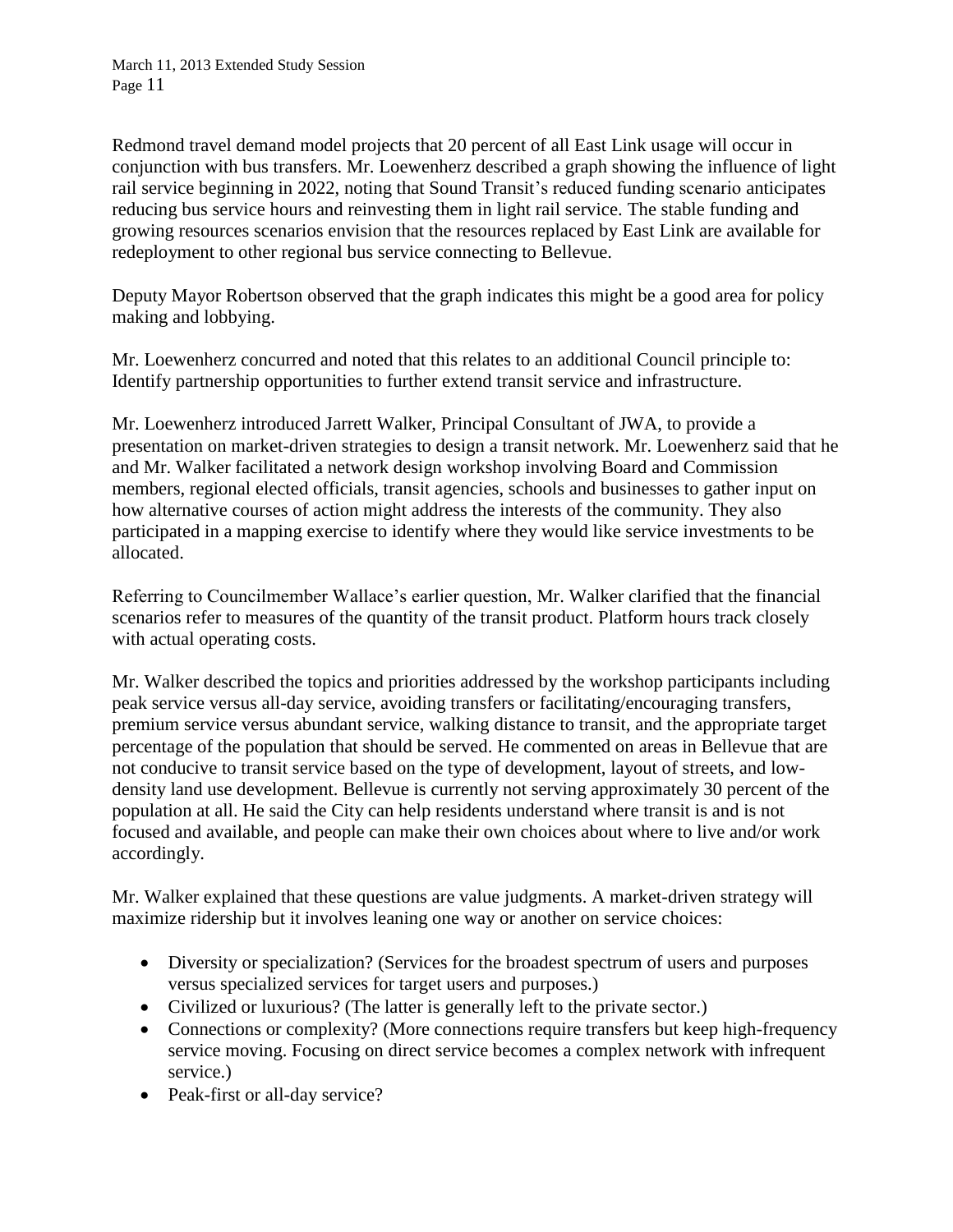- Coverage or ridership?
- How far can people walk? (Generally 1/4 mile is considered walkable. However, people will walk farther for faster and/or more frequent service.)

Mr. Loewenherz said the Service Element work is due to be completed by the end of April. The study will include near-, mid-, and long-term route-level recommendations that are responsive to a range of potential financial scenarios (i.e., reduced funding, stable funding, and growing resources). Work on the Capital and Policy Elements will begin in May, and the Transit Master Plan update is scheduled for completion by the end of 2013.

Responding to Councilmember Davidson, Mr. Loewenherz explained that Route 925 in Newport Hills was cancelled last June. It was carrying one boarding per platform hour and costing Metro Transit \$135 per boarding. Route 240 through the same area links Renton and Downtown Bellevue and carries in excess of 20 boardings per platform hour, for a cost of \$5.50 per boarding. Route 240 provides service every 15 minutes during peak times and every 30 minutes during other times. Mr. Loewenherz noted that that route will be scaled back again this June, along with the 245, because Metro lost some State grant funds.

Responding to Councilmember Wallace, Mr. Loewenherz said the online survey engaged more than 4,200 participants including riders, non-riders and former riders. He noted that page 53 of the February 2013 Transit Master Plan report provides information on current riders. Approximately half of current transit riders use the service for shopping trips, and approximately 70 percent of all survey respondents use transit for going to and from work.

Mr. Wallace questioned where to take the bound report from here. Mr. Loewenherz said staff is at the point of determining which strategies should be recommended. Having worked with the community, staff is at the point of defining the priority core networks. One use of the information might be to better exert the City's priorities before the King County Council in requesting services.

Mr. Walker said the Council will be presented in the future with nine maps reflecting combinations of three different funding levels and three different time horizons.

Mr. Wallace questioned how certain information will be used, for example, the finding that onethird of respondents value peak service and two-thirds want all-day service.

Mr. Walker said that, as cities grow more dense in the way that Bellevue anticipates growth, allday transit demand always increases faster than peak demand. This is because enhanced nonpeak travel makes transit more attractive to more people. Mr. Walker observed that it is a matter of managing a transition that is more or less inevitable in the direction of midday demand rising faster than peak demand.

Councilmember Wallace questioned whether the polling responses might actually indicate that respondents perceive that peak service is currently better but that non-peak service needs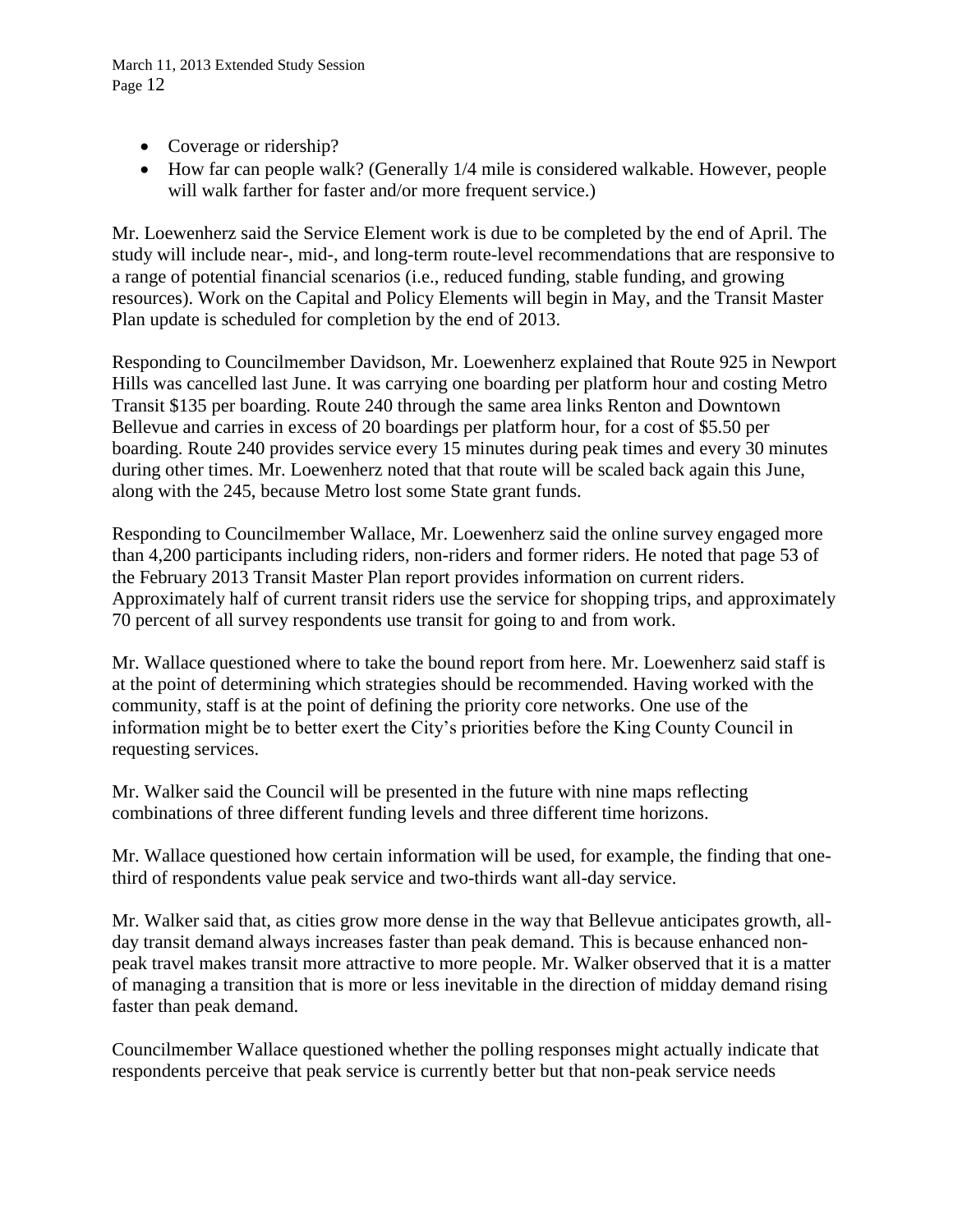improvement. Mr. Walker said that is possible, but the question was phrased to get an idea of individuals' priorities and preferences for the future.

In further response, Mr. Walker said he is interpreting the response to that question to say that Bellevue's land use decisions and vision for growth will already have that consequence. However, there is the issue of whether the City goes faster or slower into investing in all-day service.

Councilmember Wallace said his view is that transit service must include both peak and all-day service.

Mr. Walker said the poll refers to peak-only service. As the all-day service grows, it overlaps and adds to peak periods as well. The question is then how much to add to the peak periods. One issue about peak service that is important to understand is that regional peak service for longer distances might only be needed in one direction during a peak period. However, there is a cost associated with the driver coming back to the point of origin. Therefore, those routes are only about half as efficient as they are perceived by passengers who are traveling on crowded buses.

Mr. Walker said that is one of the tradeoffs of running one-way peak service buses. However, he observed that Bellevue's land use planning, with an emphasis on increasing core density, is effectively making many of those one-way peak markets more two-way. He said that many citizens will have an expectation that transit is about peak service. However, the reality is that all-day demand will grow faster than peak demand as the community takes on density.

Deputy Mayor Robertson stated her understanding on the status of this process. Staff has gathered and analyzed data regarding current service and future service demand. Staff will come back to discuss the Capital and Policy Elements, which will ultimately result in updating the Council's interest statement or multiple interest statements that address transit services. This information can presumably be used in advocating for funding through King County Metro, Puget Sound Regional Council (PSRC), and others. She envisions the information will also feed into the 10-year Comprehensive Plan Update as the Planning Commission updates the Transit Element of that plan. Mr. Loewenherz nodded in agreement with the recap.

Deputy Mayor Robertson thanked Mr. Loewenherz and Mr. Walker for the informative and helpful presentation.

Councilmember Chelminiak questioned how effectively this information can be used when the City does not operate its own transit service.

Mr. Walker said he worked on the Seattle Transit Plan approximately six years ago and Seattle also does not operate a transit system. However, the net effect has been much better coordination between the City of Seattle and transit agencies. The City's Transit Master Plan actually provided a mechanism for both agencies to discover all of the items for which there is agreement. Mr. Walker said he works with Sound Transit and Metro as well, and he knows that they understand these market-driven principles.